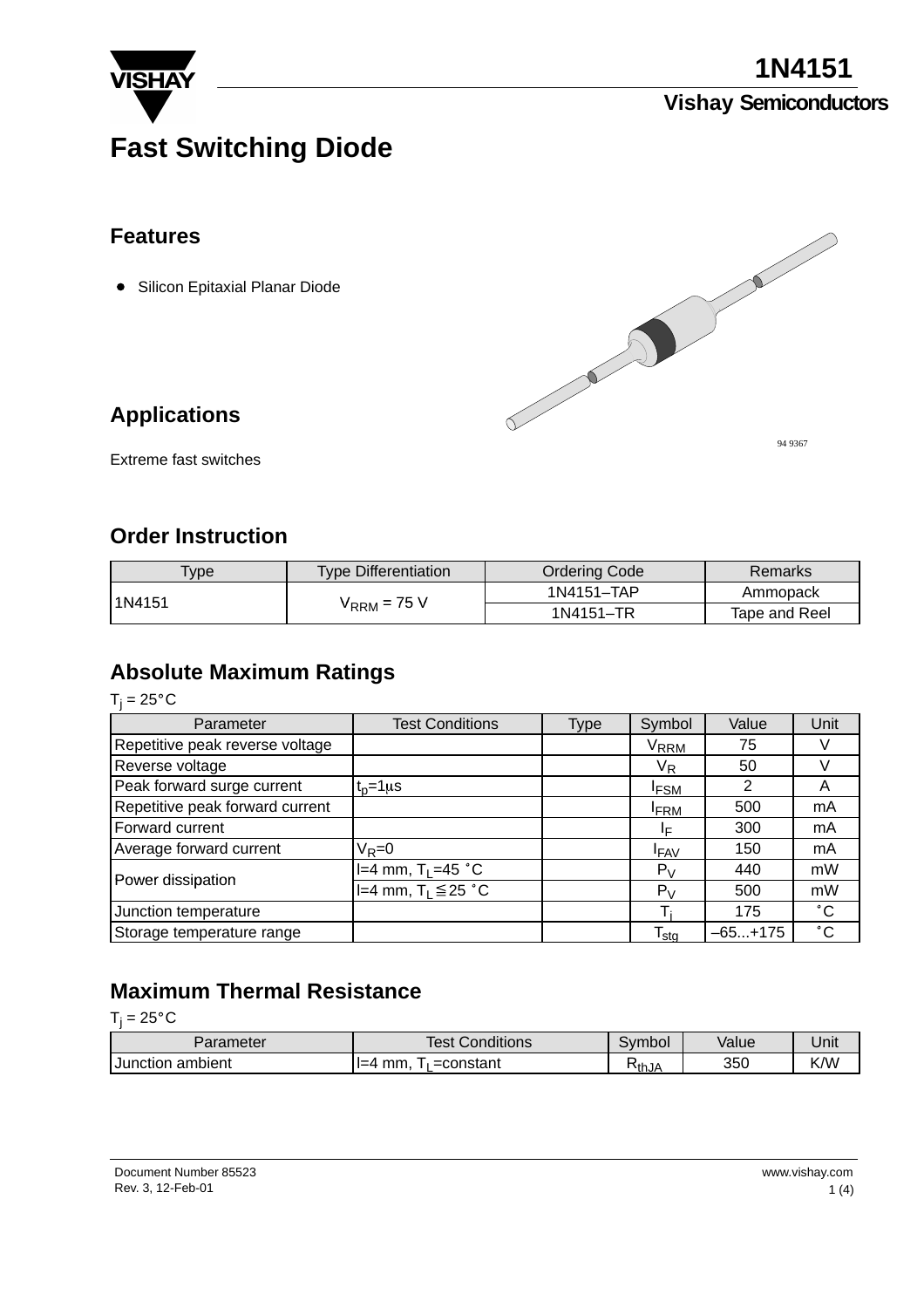### **Vishay Semiconductors**



### **Electrical Characteristics**

# **Electri**<br>T<sub>j</sub> = 25°C

| Parameter             | <b>Test Conditions</b>                                        | Type | Symbol                              | Min | Typ  | Max | Unit |
|-----------------------|---------------------------------------------------------------|------|-------------------------------------|-----|------|-----|------|
| Forward voltage       | $I_F = 50mA$                                                  |      | V⊧                                  |     | 0.88 |     |      |
| Reverse current       | $V_R = 50 V$                                                  |      | <sup>I</sup> R                      |     | 14   | 50  | nA   |
|                       | $V_R$ =50 V, T <sub>i</sub> =150 °C                           |      | ΙR                                  |     |      | 50  | μA   |
| Breakdown voltage     | $I_R = 5\mu A$                                                |      | $V_{\rm (BR)}$                      | 75  |      |     |      |
| Diode capacitance     | $V_R=0$ , f=1MHz, $V_{HF}=50$ mV                              |      | $\mathtt{C}_\mathtt{D}$             |     |      | າ   | pF   |
| Reverse recovery time | $I_F=I_R=10mA$ , $I_R=1mA$                                    |      | $\mathsf{L}_{\mathsf{r}\mathsf{r}}$ |     |      | 4   | ns   |
|                       | $ I_F=10$ mA, $V_R=6V$ , $i_R=0.1xI_R$ ,<br>$R_1 = 100\Omega$ |      | Irr                                 |     |      | າ   | ns   |

# **Characteristics**  $(T_j = 25^{\circ}C$  unless otherwise specified)



Figure 1. Reverse Current vs. Junction Temperature



Figure 3. Diode Capacitance vs. Reverse Voltage



Figure 2. Forward Current vs. Forward Voltage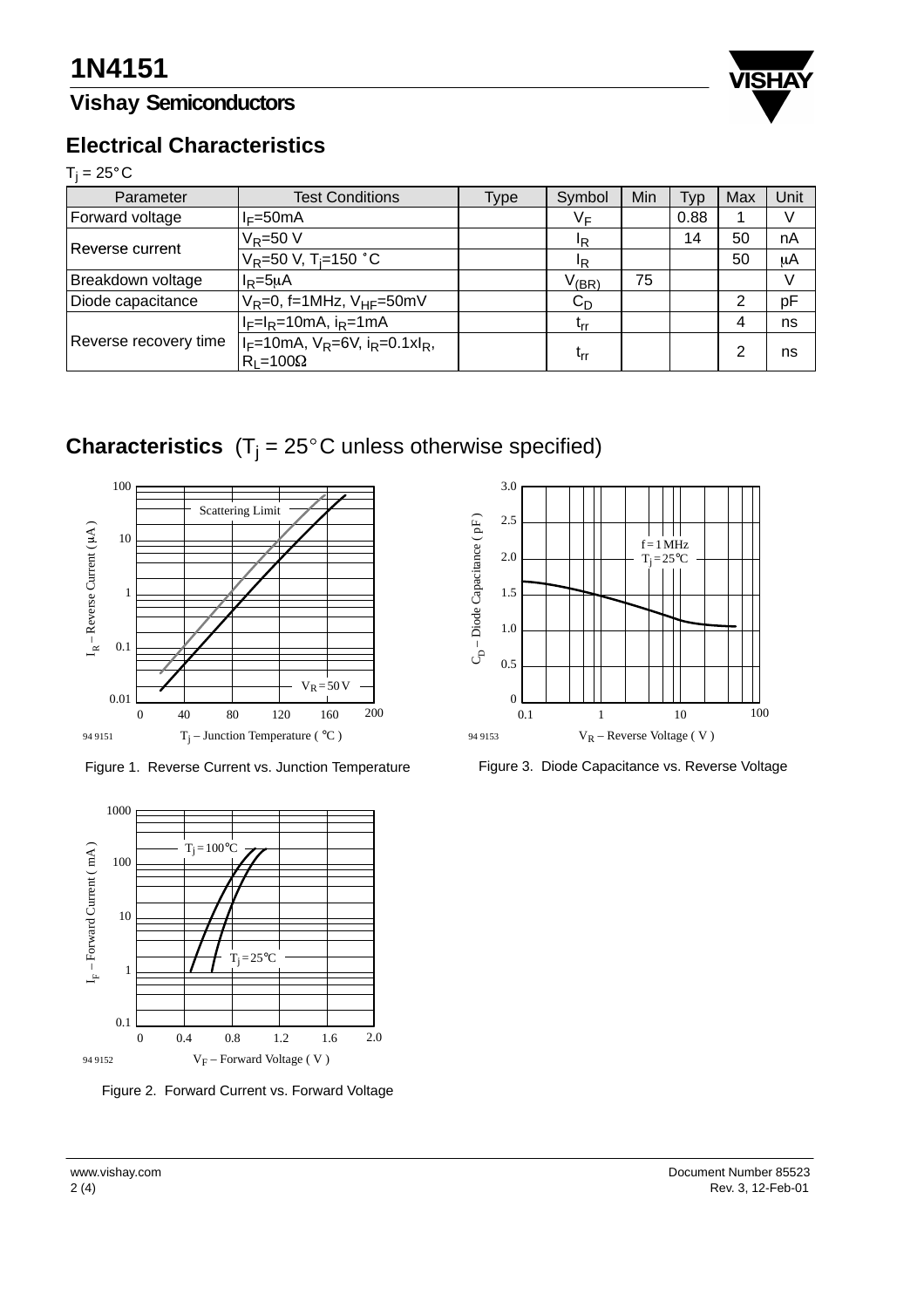

# **1N4151**

## **Vishay Semiconductors**

### **Dimensions in mm**